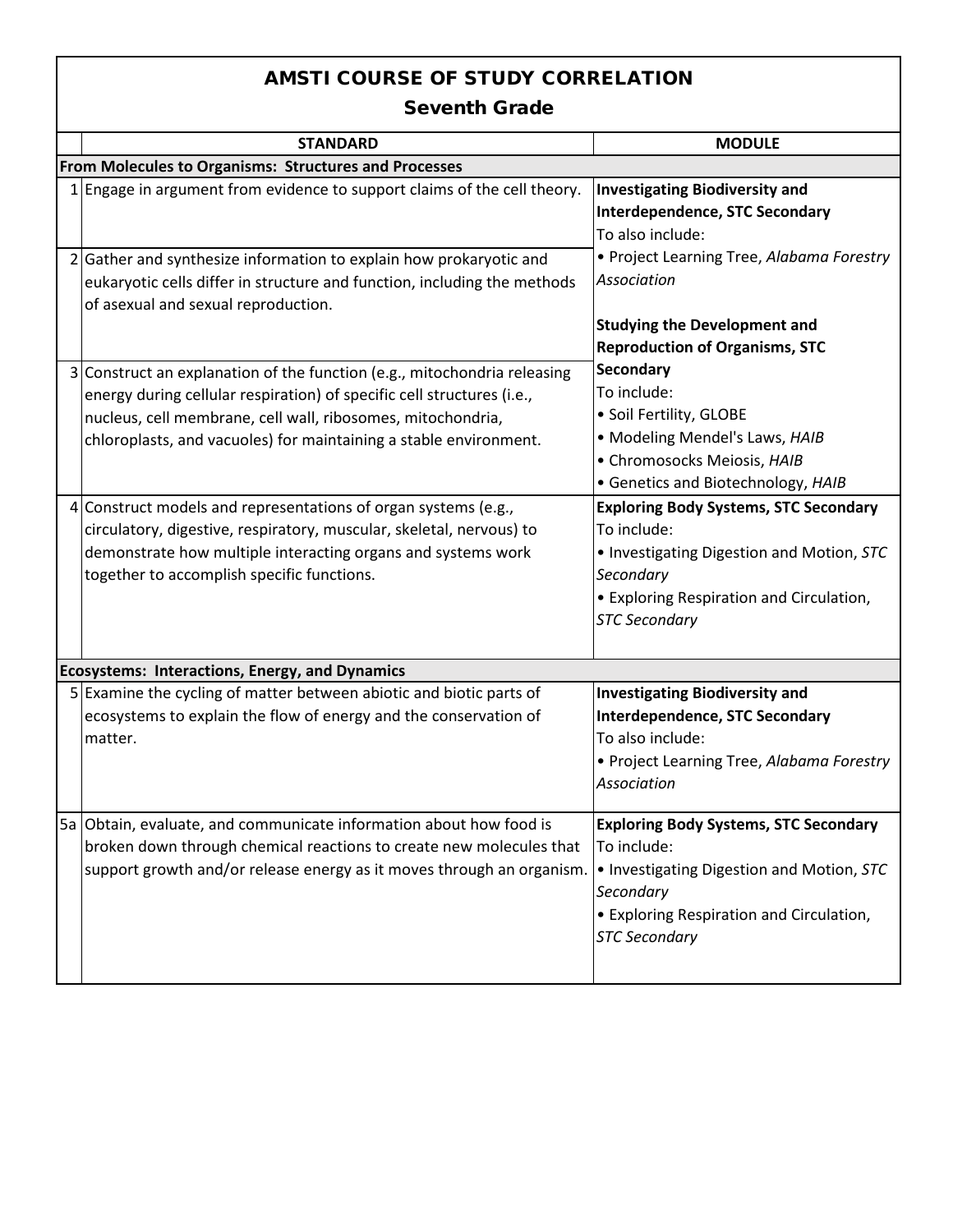| <b>STANDARD</b>                                                                                                                                                                                                                                                         | <b>MODULE</b>                                                                                                                                                                                                                                                                                                                                                                                                                                       |  |  |  |
|-------------------------------------------------------------------------------------------------------------------------------------------------------------------------------------------------------------------------------------------------------------------------|-----------------------------------------------------------------------------------------------------------------------------------------------------------------------------------------------------------------------------------------------------------------------------------------------------------------------------------------------------------------------------------------------------------------------------------------------------|--|--|--|
| 5b Generate a scientific explanation based on evidence for the role of<br>photosynthesis and cellular repsiration in the cycling of matter and flow<br>of energy into and out of organisms.                                                                             | <b>Studying the Development and</b><br><b>Reproduction of Organisms, STC</b><br><b>Secondary</b><br>To also include:<br>· Soil Fertility, GLOBE<br>• Modeling Mendel's Laws, HAIB<br>· Chromosocks Meiosis, HAIB<br>• Genetics and Biotechnology, HAIB<br><b>Exploring Body Systems, STC Secondary</b><br>To include:<br>. Investigating Digestion and Motion, STC<br>Secondary<br>• Exploring Respiration and Circulation,<br><b>STC Secondary</b> |  |  |  |
| 6 Analyze and interpret data to provide evidence regarding how resource<br>availability impacts individual organisms as well as populations of<br>organisms within an ecosystem.                                                                                        | <b>Investigating Biodiversity and</b><br><b>Interdependence, STC Secondary</b><br>To also include:<br>• Project Learning Tree, Alabama Forestry<br><b>Association</b>                                                                                                                                                                                                                                                                               |  |  |  |
| Use empirical evidence from patterns and data to demonstrate how<br>changes to physical or biological components of an ecosystem (e.g.,<br>deforestation, succession, drought, fire, disease, human activities,<br>invasive species) can lead to shifts in populations. | <b>Investigating Biodiversity and</b><br><b>Interdependence, STC Secondary</b><br>To also include:<br>• Project Learning Tree, Alabama Forestry<br>Association<br><b>Studying the Development and</b><br><b>Reproduction of Organisms, STC</b><br><b>Secondary</b><br>To include:<br>· Soil Fertility, GLOBE<br>• Modeling Mendel's Laws, HAIB<br>· Chromosocks Meiosis, HAIB<br>• Genetics and Biotechnology, HAIB                                 |  |  |  |
| 8 Construct an explanation to predict patterns of interactions in different<br>ecosystems in terms of the relationships between and among organisms <b>Interdependence, STC Secondary</b><br>(e.g., competition, predation, mutualism, commensalism, parasitism).       | <b>Investigating Biodiversity and</b><br>To also include:<br>• Project Learning Tree, Alabama Forestry<br>Association                                                                                                                                                                                                                                                                                                                               |  |  |  |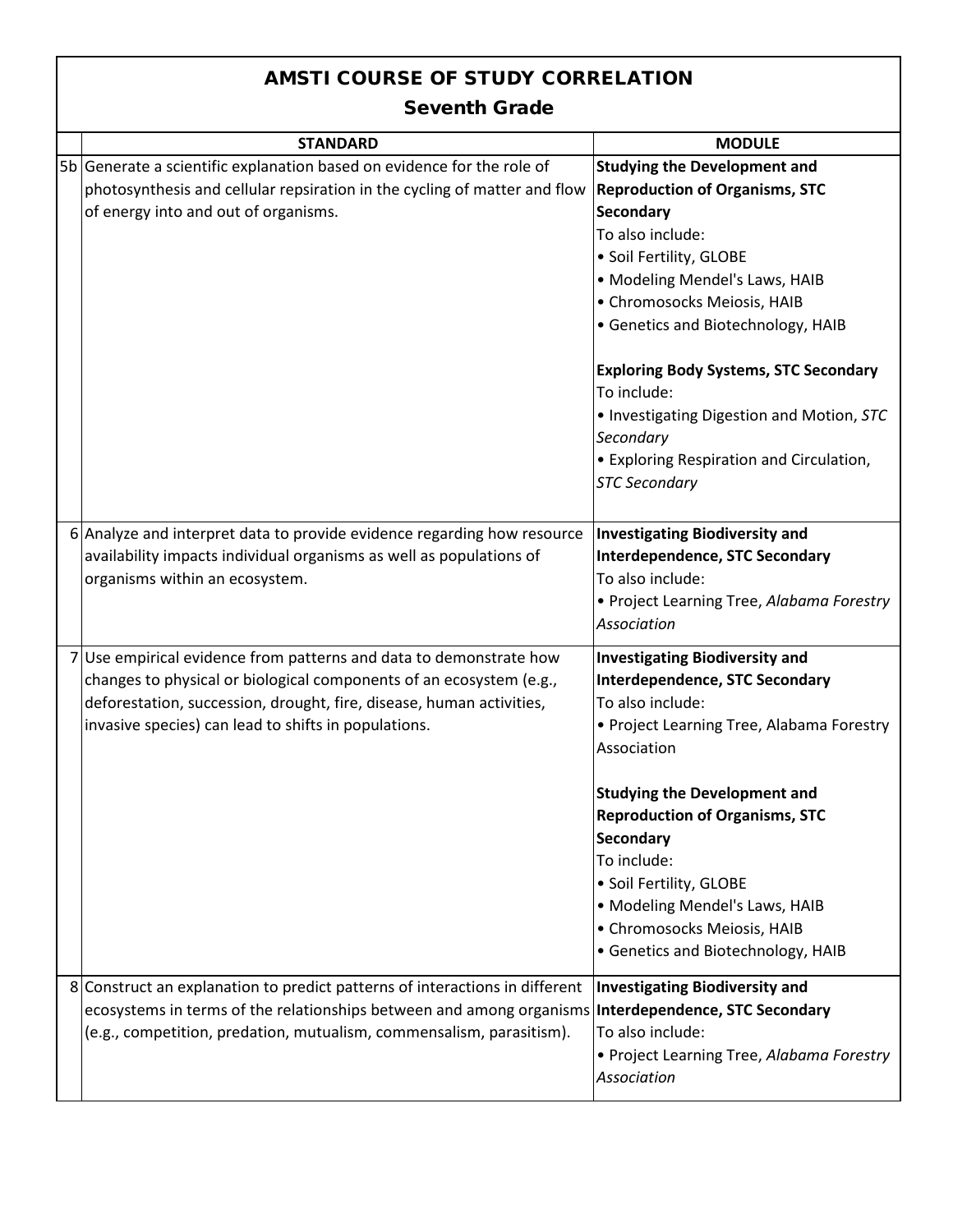| <b>STANDARD</b>                                                                      | <b>MODULE</b>                             |
|--------------------------------------------------------------------------------------|-------------------------------------------|
| 9 Engage in argument to defend the effectiveness of a design solution                | <b>Investigating Biodiversity and</b>     |
| that maintains biodiversity and ecosystem services (e.g., using scientific,          | Interdependence, STC Secondary            |
| economic, and social considerations regarding purifying water, recycling             | To also include:                          |
| nutrients, preventing soil erosion).                                                 | • Project Learning Tree, Alabama Forestry |
|                                                                                      | <b>Association</b>                        |
| 10 Use evidence and scientific reasoning to explain how characteristic               | <b>Investigating Biodiversity and</b>     |
| animal behaviors (e.g., building nests to protect young from cold,                   | <b>Interdependence, STC Secondary</b>     |
| herding to protect young from predators, attracting mates for breeding               | To also include:                          |
| by producing special sounds and displaying colorful plumage,                         | • Project Learning Tree, Alabama Forestry |
| transferring pollen or seeds to create conditions for seed germination               | Association                               |
| and growth) and specialized plant structures (e.g., flower brightness,               |                                           |
| nectar, and odor attracting birds that transfer pollen; hard outer shells            | <b>Studying the Development and</b>       |
| on seeds providing protection prior to germination) affect the                       | <b>Reproduction of Organisms, STC</b>     |
| probability of successful reproduction of both animals and plants.                   | <b>Secondary</b>                          |
|                                                                                      | To include:                               |
|                                                                                      | · Soil Fertility, GLOBE                   |
|                                                                                      | • Modeling Mendel's Laws, HAIB            |
|                                                                                      | • Chromosocks Meiosis, HAIB               |
|                                                                                      | • Genetics and Biotechnology, HAIB        |
| 11 Analyze and interpret data to predict how environmental conditions                | <b>Investigating Biodiversity and</b>     |
| (e.g., weather, availability of nutrients, location) and genetic factors             | <b>Interdependence, STC Secondary</b>     |
| (e.g., selective breeding of cattle or crops) influence the growth of                | To also include:                          |
| organisms (e.g., drought decreasing plant growth, adequate supply of                 | • Project Learning Tree, Alabama Forestry |
| nutrients for maintaining normal plant growth, identical plant seeds                 | Association                               |
| growing at different rates in different weather conditions, fish growing             |                                           |
| larger in large ponds than in small ponds).                                          | <b>Studying the Development and</b>       |
|                                                                                      | <b>Reproduction of Organisms, STC</b>     |
|                                                                                      | Secondary                                 |
|                                                                                      | To include:                               |
|                                                                                      | · Soil Fertility, GLOBE                   |
|                                                                                      | • Modeling Mendel's Laws, HAIB            |
|                                                                                      | · Chromosocks Meiosis, HAIB               |
|                                                                                      | • Genetics and Biotechnology, HAIB        |
| Heredity: Inheritance and Variation of Traits                                        |                                           |
| 12 Construct and use models (e.g., monohybrid crosses using Punnett                  | <b>Studying the Development and</b>       |
| squares, diagrams, simulations) to explain that genetic variations                   | <b>Reproduction of Organisms, STC</b>     |
| between parent and offspring (e.g., different alleles, mutations) occur as Secondary |                                           |
| a result of genetic differences in randomly inherited genes located on               | To also include:                          |
| chromosomes and that additional variations may arise from alteration                 | · Soil Fertility, GLOBE                   |
| of genetic information.                                                              | • Modeling Mendel's Laws, HAIB            |
| 13 Construct an explanation from evidence to describe how genetic                    | · Chromosocks Meiosis, HAIB               |
| mutations result in harmful, beneficial, or neutral effects to the                   | • Genetics and Biotechnology, HAIB        |
|                                                                                      |                                           |
| structure and function of an organism.                                               |                                           |